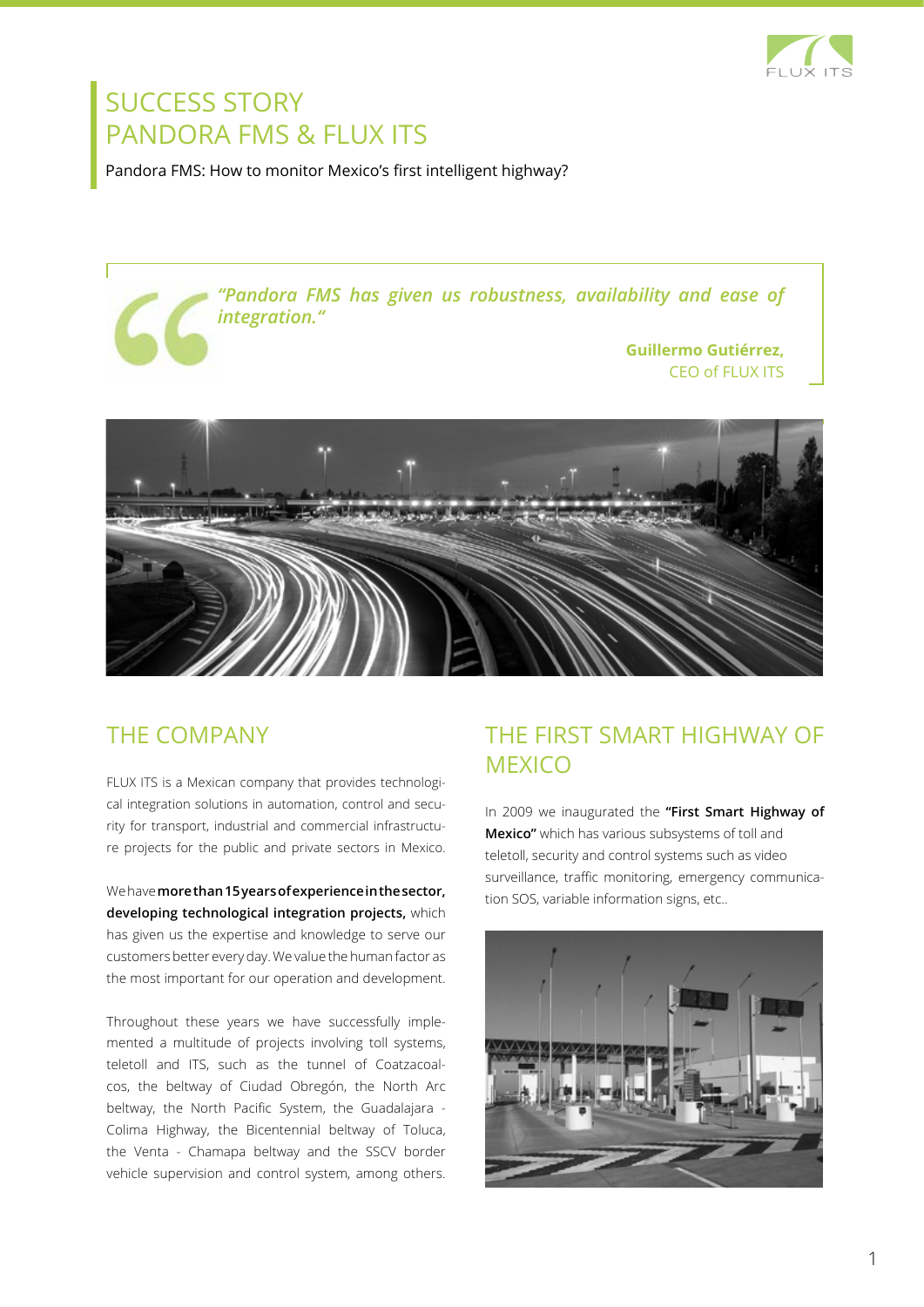

# SUCCESS STORY PANDORA FMS & FLUX ITS

Pandora FMS: How to monitor Mexico's first intelligent highway?

This highway that borders the Federal District has a final length of 223 kilometers, connecting the four states of Puebla, Estado de México, Hidalgo and Tlaxcala. The road is denominated "smart" due to the installation of a complex fiber optic network, capable of transmitting data in real time to the control center. Among other subsystems it has more than 150 cameras, traffic and speed sensors, weather stations, SOS emergency telephones, interactive kiosks and Internet access.



### WHAT MADE FLUX ITS CHOOSE PANDORA FMS?

The implementation of a monitoring system was a unanimous decision by the entire team as we were going to carry out one of the most important projects on Mexico's highways, and we needed reliability, safety and prevention. We were looking for a tool that would unify all our systems, in an automated way and without the need for major displacements.

What we were most concerned about when covering our monitoring needs was the compatibility with all types of devices and the implementation process, since we had a multitude of elements. We carried out a market study and finally we chose Pandora FMS because of the facilities the company offered us, the language in common, the direct treatment and the support.

### How was the process?

The process was much simpler than we expected as the **Pandora FMS support team was always assisting us in whatever we needed.** The deployment was done in a short time and there were no incidents.

Pandora FMS gives us sturdiness, availability and ease of integration. **It is an easy tool to use and with it we have been able to cover all our needs** to automate the first smart highway in Mexico.